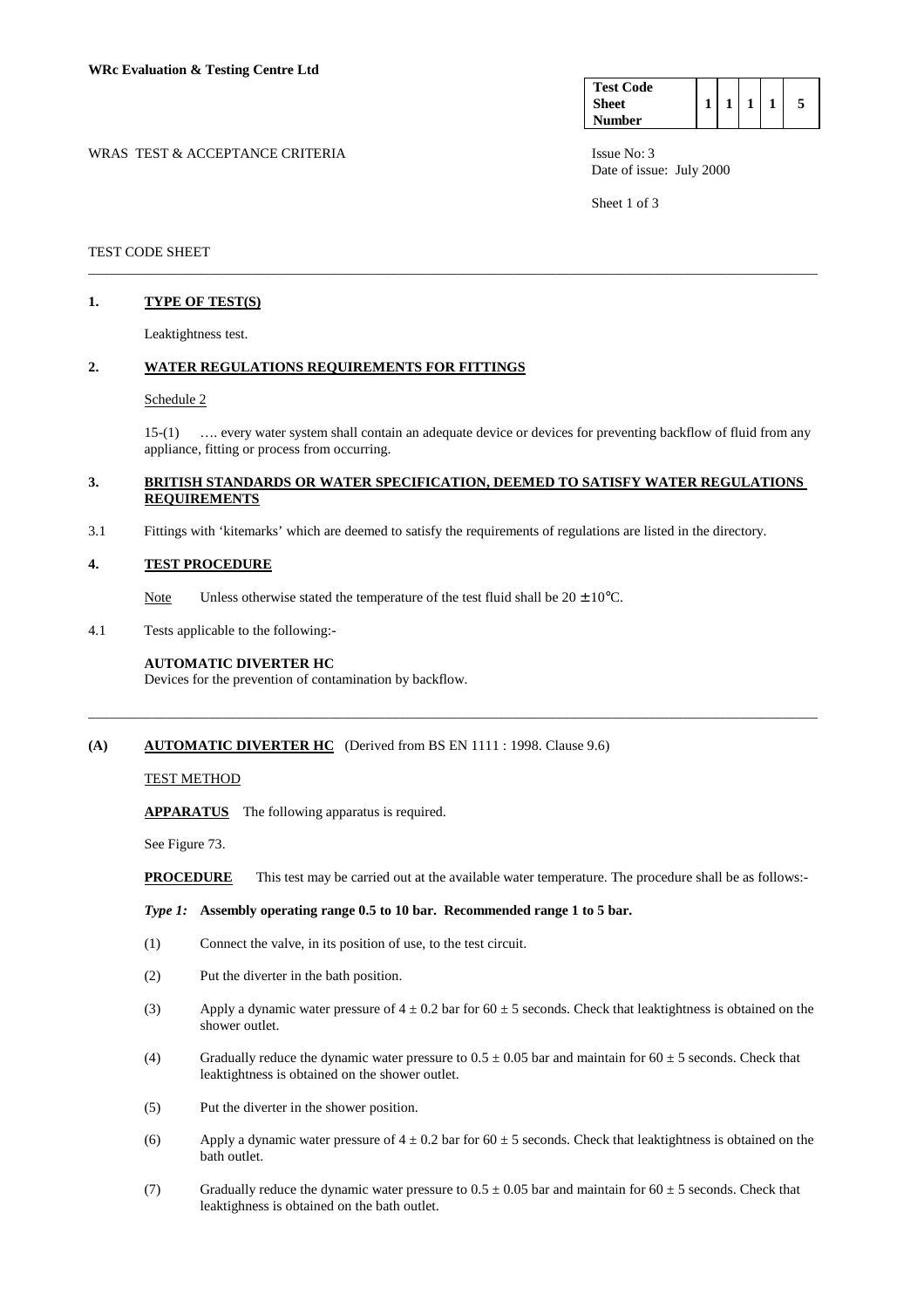| <b>Test Code</b> |  |  |  |
|------------------|--|--|--|
| <b>Sheet</b>     |  |  |  |
| Number           |  |  |  |

 Issue No: 3 Date of issue: July 2000

Sheet 2 of 3

### *Type 2:* **Assembly operating range 0.1 to 10 bar. Recommended range of 0.1 to 2 bar.**

- (1) Connect the valve, in its position of use, to the test circuit.
- (2) Put the diverter in the bath position.
- (3) Apply a dynamic water pressure of  $2 \pm 0.2$  bar for 60  $\pm$  5 seconds. Check that leaktightness is obtained on the shower outlet.

\_\_\_\_\_\_\_\_\_\_\_\_\_\_\_\_\_\_\_\_\_\_\_\_\_\_\_\_\_\_\_\_\_\_\_\_\_\_\_\_\_\_\_\_\_\_\_\_\_\_\_\_\_\_\_\_\_\_\_\_\_\_\_\_\_\_\_\_\_\_\_\_\_\_\_\_\_\_\_\_\_\_\_\_\_\_\_\_\_\_\_\_\_\_\_\_\_\_\_\_\_\_\_

- (4) Gradually reduce the dynamic water pressure to  $0.2 \pm 0.05$  bar and maintain for  $60 \pm 5$  seconds. Check that leaktightness is obtained on the shower outlet.
- (5) Put the diverter in the shower position.
- (6) Apply a dynamic water pressure of  $2 \pm 0.2$  bar for 60  $\pm$  5 seconds. Check that leaktightness is obtained on the bath outlet.
- (7) Gradually reduce the dynamic water pressure to  $0.2 \pm 0.05$  bar and maintain for  $60 \pm 5$  seconds. Check that leaktightness is obtained on the bath outlet.

# **5. ACCEPTANCE CRITERIA**

For the duration of the test there shall be no leakage at the outlet points indicated.